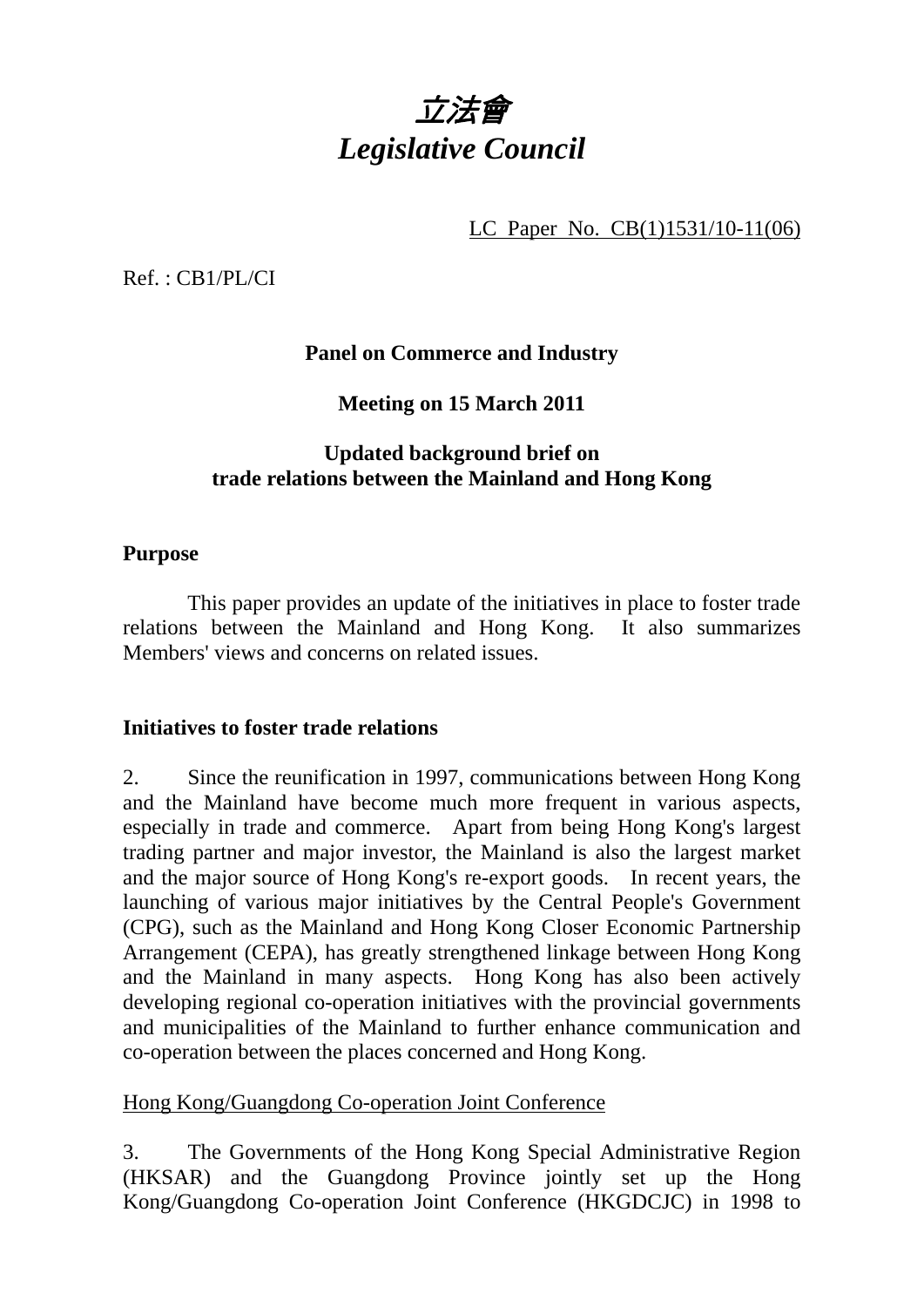study and co-ordinate issues of mutual interest, and to facilitate co-operation and exchanges of both sides.

4. The National Development and Reform Commission (NDRC) promulgated in January 2009 the "Outline of the Plan for the Reform and Development of the Pearl River Delta (PRD)" (the Outline), which elevates the development of the PRD Region to the strategic level of national development, specifying Hong Kong/Guangdong co-operation as a national policy. To translate the macro policies in the Outline into concrete measures that are conducive to the development of both places, Hong Kong and Guangdong signed a Framework Agreement in the presence of the State Vice-President, Mr Xi Jinping, and senior officials from relevant ministries in Beijing in April 2010. This is the first agenda on Hong Kong/Guangdong co-operation ever endorsed and approved for implementation by the State Council since the establishment of the Joint Conference in 1998. The Framework Agreement sets out six long-term development positions for Hong Kong/Guangdong co-operation, including a world-class new economic region, a financial co-operation region, a manufacturing and modern services base, a modern economic circulation sphere, a quality living area and a world-class metropolitan cluster. Details and content of the Framework Agreement are set out in the Administration's paper issued vide LC Paper No. CB(1)1559/09-10(01) on 7 April 2010.

5. On 16 September 2010, the 13th Plenary of the Hong Kong/Guangdong Co-operation Joint Conference was held in Guangzhou. Both sides reviewed the progress of major co-operation initiatives over the past year and discussed the direction of the future development. According to the Administration, HKSAR Government and Guangdong Provincial Government were working closely to actively implement the various policies and measures in the Framework Agreement. Good progress had been made in the 43 projects of the 2010 Work Plan. Both sides also signed an arrangement on the implementation of the Framework Agreement after the Plenary, with a view to attaining concrete deliverables in major co-operation areas within a year or two. For this purpose, Hong Kong would continue to work closely with Guangdong to draw up the 2011 Work Plan. The HKSAR Government would also continue to strive to incorporate the relevant policies on Hong Kong/Guangdong co-operation in the Framework Agreement into the National 12th Five-Year Plan.

# Hong Kong/Shenzhen Co-operation Meeting

6. The close liaison between Hong Kong and Shenzhen started in 1978 after the Mainland had begun its "reform and opening up". Since then, a broad base of co-operation has developed. Both sides have been maintaining close partnership on the basis of the "One Country, Two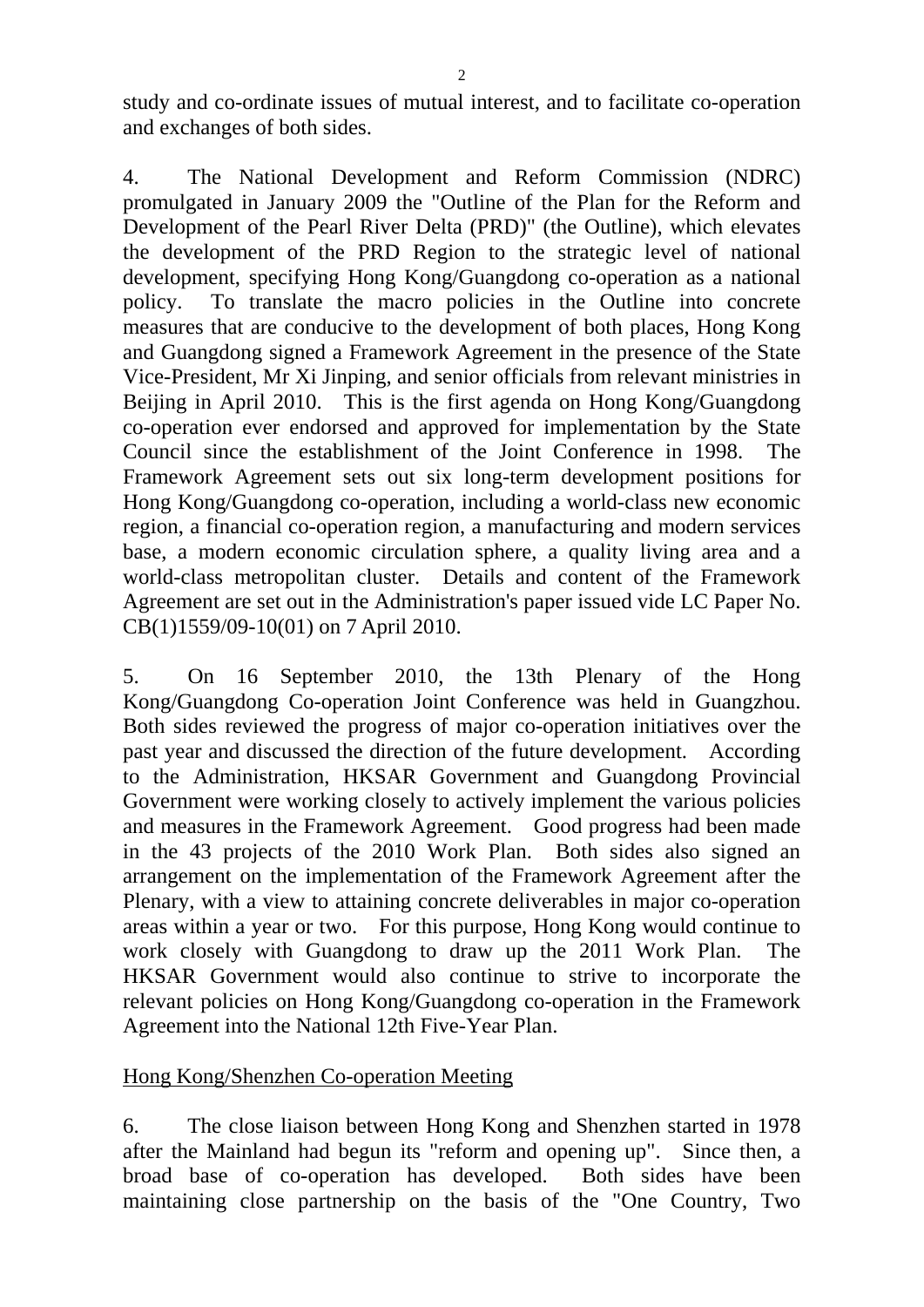Systems" principle and the HKGDCJC. The Hong Kong/Shenzhen Co-operation Meeting co-chaired by the Chief Secretary for Administration and the Mayor of the Shenzhen Municipal Government was set up in 2004 with a view to consolidating the achievements attained in various co-operation initiatives and considering the co-operation in future so as to obtain synergy. Both parties co-chaired the sixth Hong Kong/Shenzhen Co-operation Meeting on 6 December 2010 in Shenzhen and discussed key co-operation areas in financial services, tourism, testing and certification industry, modern service industries in Qianhai Area, etc. Both sides agreed to strengthen and deepen co-operation and considered various co-operation initiatives for the coming year. Details of the meeting are set out in the Administration's paper issued vide LC Paper No. CB(1)846/10-11(01) on 17 December 2010.

# Hong Kong/Beijing Co-operation

7. In September 2004, the HKSAR Government and the Beijing Municipal Government established the Hong Kong/Beijing Economic and Trade Co-operation Conference to strengthen Hong Kong/Beijing co-operation and to tap the opportunities arising from CEPA and the 2008 Olympic Games. On 25 November 2010, the Chief Executive of the HKSAR and the Mayor of the Beijing Municipal Government co-chaired the Third Plenary Session of the Conference to review the progress of cooperation in eight areas, namely, economic and trade, city management and public services, education, tourism, financial services, health, professional exchanges, as well as innovation technology and creative and cultural industries. Both sides also exchanged views on direction for future cooperation. Details of the meeting are set out in the Administration's paper issued vide LC Paper No. CB(1)846/10-11(02) on 17 December 2010.

# The Mainland and Hong Kong Closer Economic Partnership Arrangement

8. CEPA is the first free trade agreement concluded by the Mainland and Hong Kong which makes way for liberalization of trade in goods, trade in services, as well as trade and investment facilitation between the two places. The Mainland and Hong Kong signed the main text of CEPA on 29 June 2003 and its six Annexes on 29 September 2003 which came into force on 1 January 2004. Pursuant to Article 3 of CEPA, which provides that the two sides will broaden and enrich from time to time the contents of CEPA through continuous and further reciprocal liberalization, seven Supplements to CEPA have been signed on 27 October 2004, 18 October 2005, 27 June 2006, 29 June 2007, 29 July 2008, 9 May 2009 and 27 May 2010 respectively for progressive implementation of liberalization measures under CEPA. On trade in goods, all products of Hong Kong importing into the Mainland enjoy preferential tariff free treatment if they meet the CEPA rules of origin. On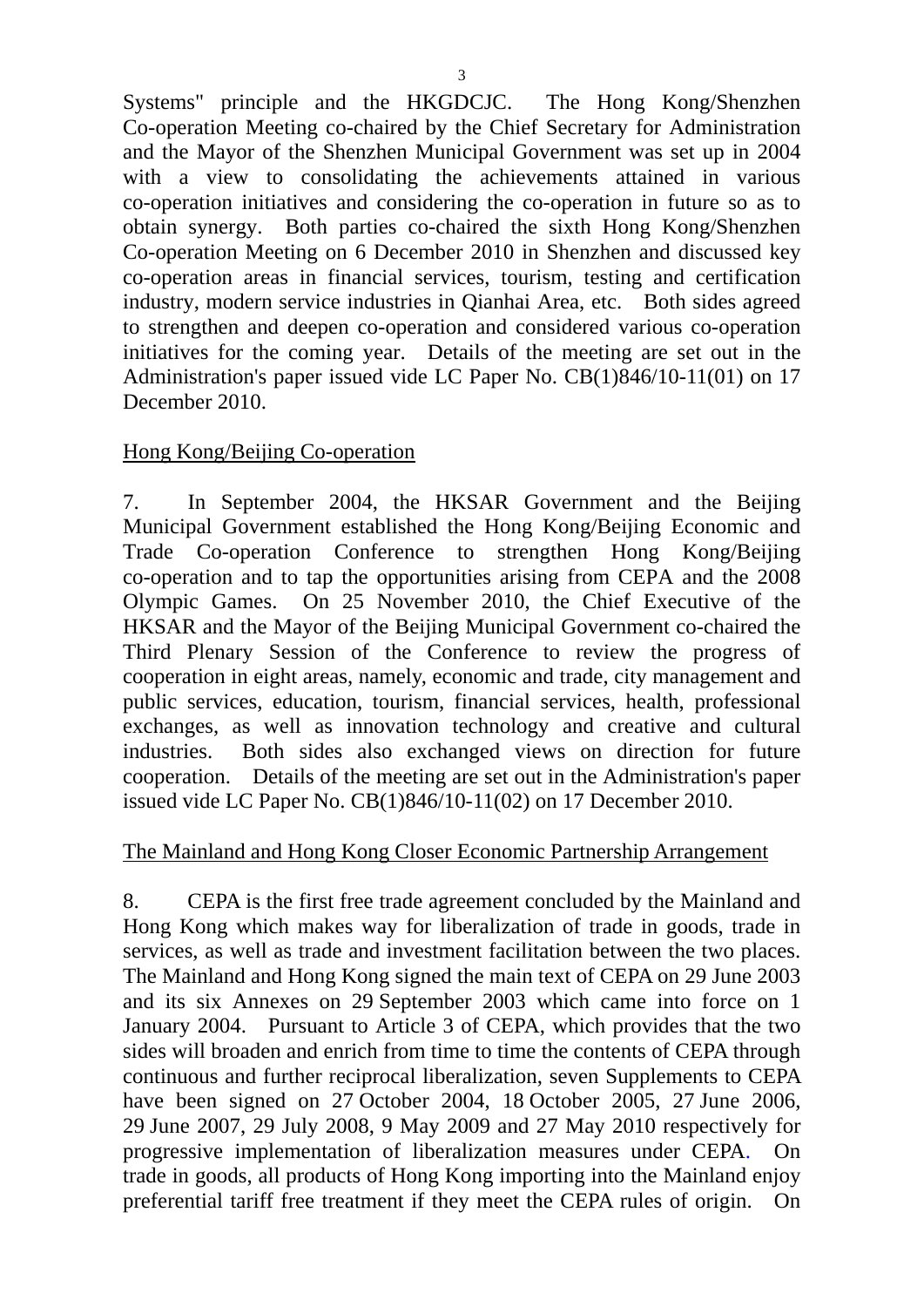trade in services, Hong Kong service suppliers (HKSS) enjoy preferential access to the Mainland market in selected service areas. Professional bodies of Hong Kong and regulatory authorities in the Mainland have also signed a number of agreements and arrangements on mutual recognition of professional qualifications. On trade and investment facilitation, both sides agree to enhance co-operation to improve the overall business environment.

# **Previous discussions**

9. Members have followed closely issues relating to Mainland/Hong Kong co-operation and the various initiatives that foster trade relations between the two places. They are keen to ensure that such initiatives can provide a window of opportunities for Hong Kong businesses to gain greater access to the Mainland market and create a genuine positive impact on Hong Kong's economic development in the long run.

# Council meetings

10. At various Council meetings, Members raised questions on the implementation of CEPA, Certificates of Origin under CEPA, market entry facilitation measures to assist businessmen/professionals in grasping the opportunities brought about by CEPA, measures to deepen trade co-operation and foster closer economic integration between Hong Kong and the Mainland, business opportunities on the Mainland for local professionals and service sectors, enhancing co-operation between services industries in the PRD Region and Hong Kong, developing Mainland market for Hong Kong products, providing assistance to Hong Kong courier companies operating on the Mainland, and the Overall Development Plan on Hong Kong/Shenzhen Co-operation on Modern Service Industries in Qianhai Area.

11. Motions on CEPA and the implementation of the Framework Agreement on Hong Kong/Guangdong Co-operation were carried at the Council meetings on 4 March 2009 and 26 May 2010 respectively. During the motion debates, Members generally expressed support for the implementation of CEPA and the Framework Agreement. They urged the Administration to formulate appropriate measures to improve the business environment and facilitate local enterprises to make the best use of the business opportunities brought about by such initiatives, thereby creating more employment opportunities and improving Hong Kong's economy in the long run. The Administration was also asked to formulate and implement the specific policies and measures outlined in the Framework Agreement as early as possible.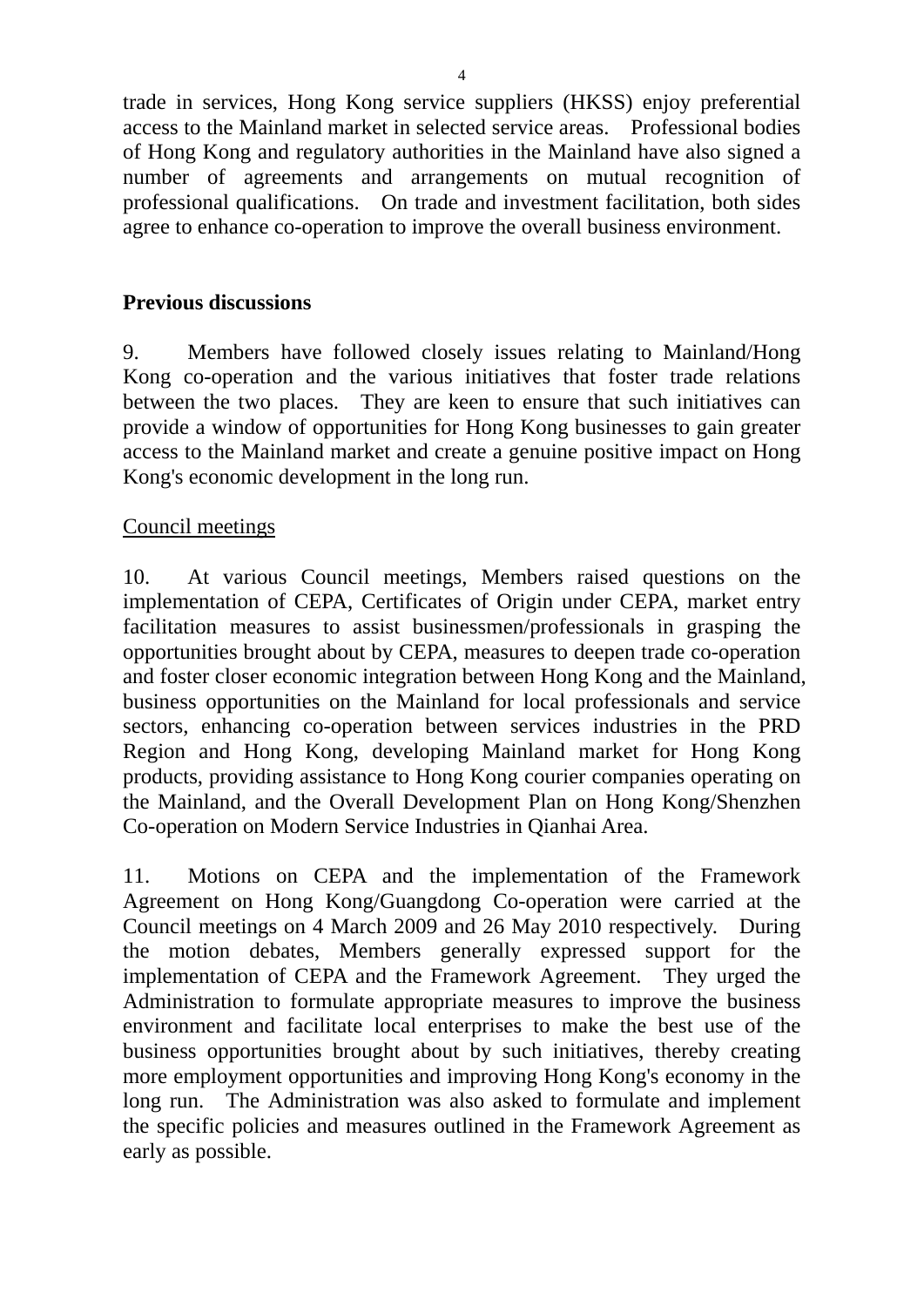House Committee special meetings

12. At the special meeting of the House Committee on 7 January 2010, the Chief Secretary for Administration briefed Members on major co-operation initiatives in relation to Hong Kong/Guangdong economic co-operation, including fostering flow of key economic factors such as people, goods, information and capital, assisting Hong Kong enterprises to restructure, upgrade and develop the Mainland domestic market. Members urged the Administration to cooperate with the Mainland, in particular Guangdong in developing the six industries (namely educational services, medical services, testing and certification, innovation and technology, cultural and creative industries, and environmental industry).

13. At the special meeting of the House Committee on 14 May 2010, the Chief Secretary for Administration briefed Members on the details of the Framework Agreement. Members welcomed the policies, measures and items set out in the Framework Agreement which would facilitate complementarities between the two places and enhance the core competitiveness of the whole region.

# Discussions at the Panel on Commerce and Industry

# *Supplement VII to CEPA*

14. At the meeting of the Panel on Commerce and Industry (the Panel) held on 15 June 2010, members noted that Supplement VII to CEPA provides for 35 market liberalization and trade and investment facilitation measures in 19 sectors. Among them, 27 are liberalization measures in 14 service sectors and of which eight are measures for "early and pilot implementation". As a result, the service sectors covered by liberalization of trade in services under CEPA will expand from 42 to 44. Details of Supplement VII are set out in the Administration's paper issued vide LC Paper No. CB(1)2065/09-10(01).

15. Panel members welcomed the signing of Supplement VII to CEPA. However, they expressed concern that the service industry was still being confronted with various barriers of entry to the Mainland market with the associated access restrictions. Members urged the Administration to introduce more liberalization and facilitation measures by improving and streamlining the relevant rules and procedures, so as to facilitate local enterprises operating on the Mainland.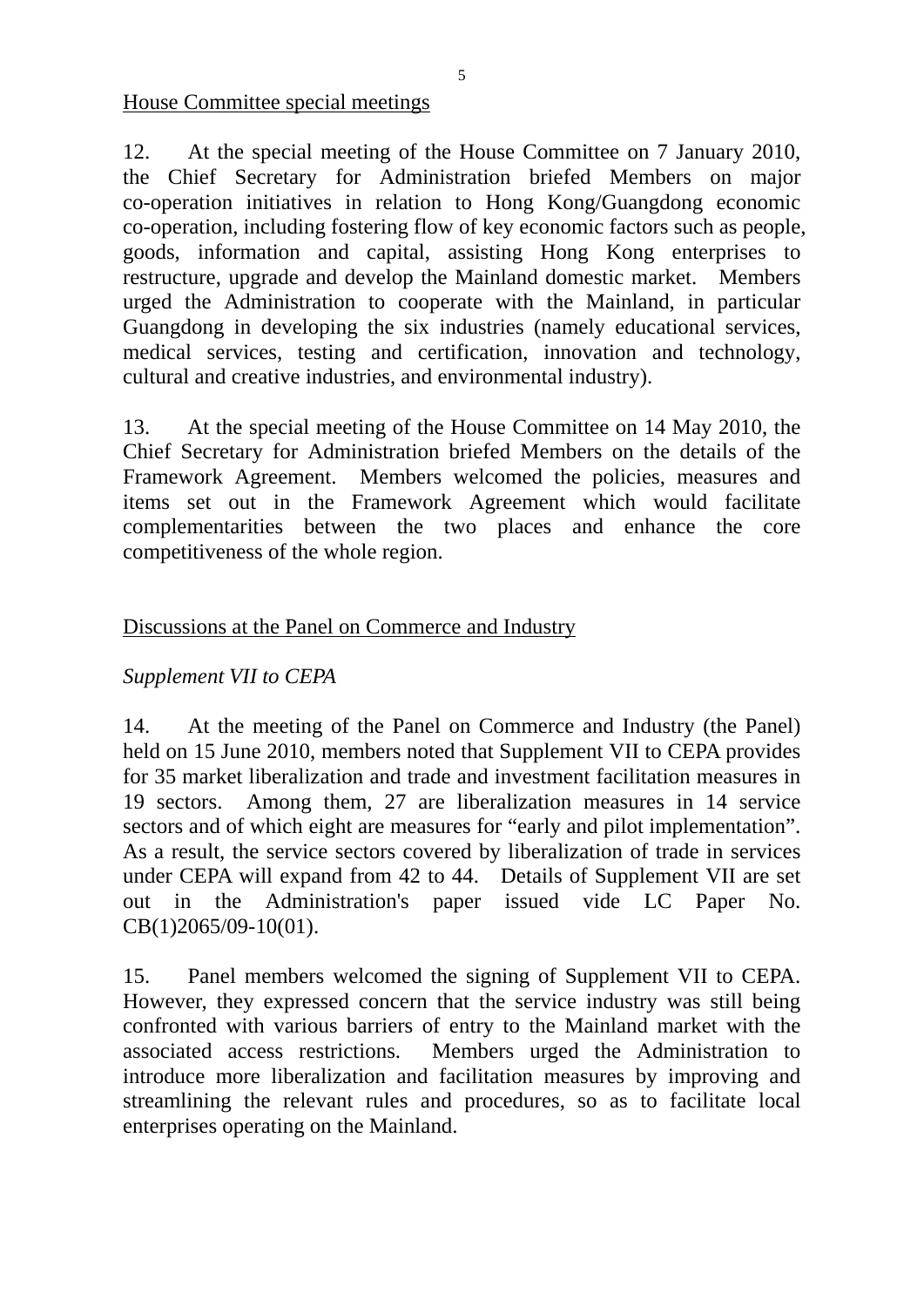#### *Trade relations between Guangdong and Hong Kong*

16. At the Panel meeting held on 18 May 2010, members were briefed on the Framework Agreement on Hong Kong/Guangdong Co-operation in relation to trade and industry between the two places and Hong Kong/Shenzhen Co-operation Meeting in relation to trade and industry between the two places. Panel members expressed concern about the lack of consultation during the formulation of the Framework Agreement, the depreciation allowances in the Inland Revenue Ordinance which deterred Hong Kong enterprises in the Mainland from upgrading and restructuring, and the benefit for Hong Kong in developing Qianhai with Shenzhen. They urged the Economic and Trade Offices in the Mainland to provide assistance to local small and medium enterprises (SMEs) operating in the PRD Region to upgrade and restructure in a bid to develop the Mainland domestic market.

17. The Administration advised that it would continue to liaise closely with the Mainland authorities and organize trade delegations to visit the Mainland with a view to exploring new business opportunities and new sites for relocations of production base for these SMEs. The Administration further advised that the HKSAR Government and the Shenzhen Municipal Government would cooperate in the development of Qianhai for mutual benefit.

# *Mainland/Hong Kong technology co-operation*

18. At the Panel meetings held on 16 March, 15 June 2010 and 18 January 2011, members discussed issues related to the technology co-operation between the Mainland and Hong Kong. Panel members noted that the Mainland would assist Hong Kong's testing laboratories to be recognized under the international multilateral systems on mutual recognition of testing and certification that were open to national member bodies. Members also noted that the Innovation and Technology Commission and the Tsinghua University in Beijing entered into a co-operation agreement in 2006. Research institutes in Hong Kong had carried out a number of exchange activities with the Tsinghua University and discussed co-operation projects on applied technology. In addition, several universities in Hong Kong had secured the agreement of the Ministry of Science and Technology to set up Partner State Key Laboratories (SKLs) in Hong Kong with the relevant SKLs in the Mainland to carry out innovative research in technology areas.

19. Some Panel members opined that the Administration should seek closer co-operation with the Guangdong authorities in sectors in which Guangdong excelled such as biotechnology, pharmaceuticals and information technology. The Administration advised that the Shenzhen-Hong Kong Innovation Circle had been established to reinforce technological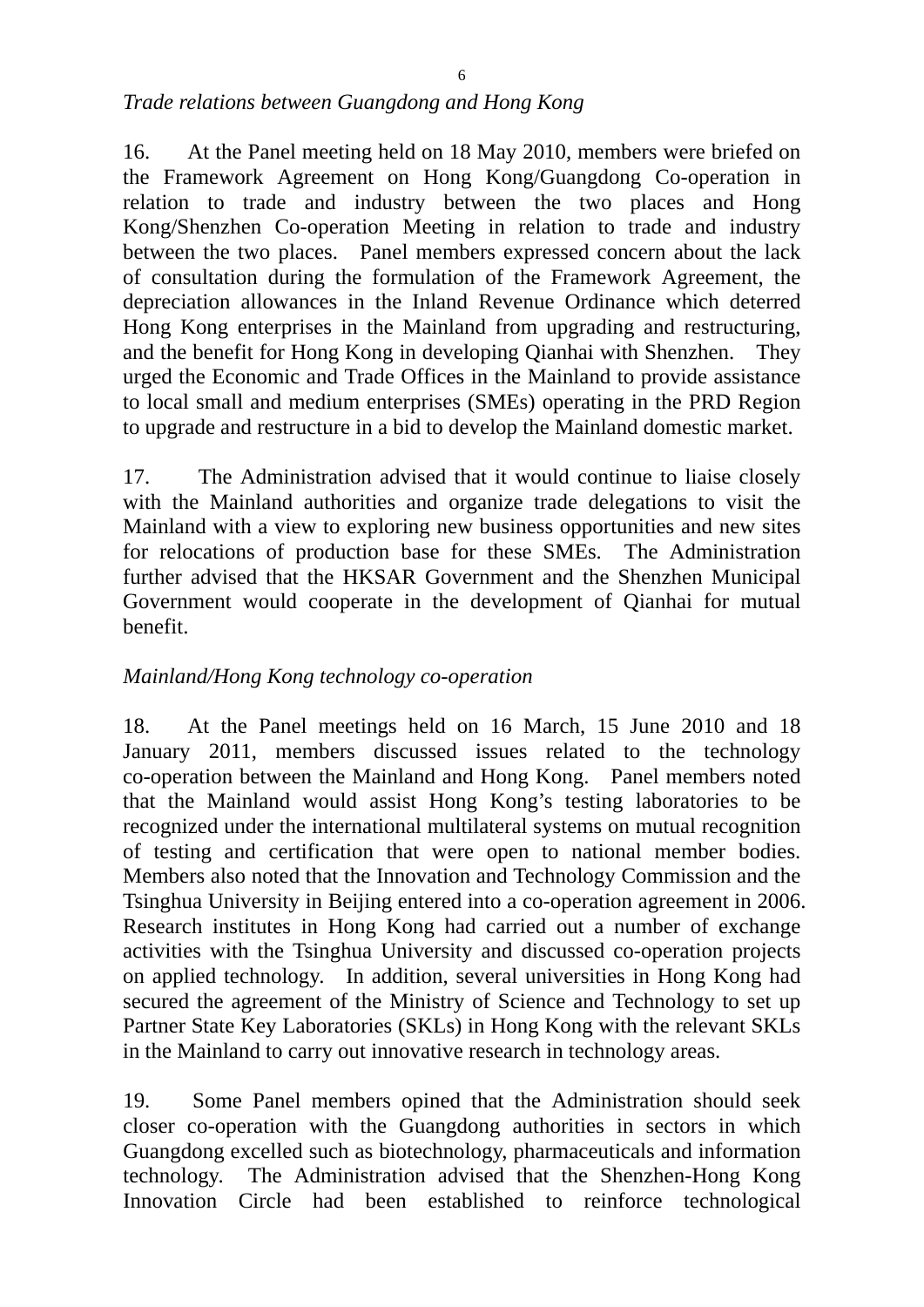co-operation with the Mainland. The HKSAR Government would continue to step up effort in this respect.

# **Recent developments**

20. At the Panel meeting held on 15 February 2011, members were briefed on the gist of the Hong Kong/Shenzhen Co-operation Meeting in relation to commerce and industry between the two places, including the Overall Development Plan on Hong Kong/Shenzhen Co-operation on Modern Service Industries in Qianhai Area (Qianhai Development Plan), and the gist of the Third Plenary Session of the Hong Kong/Beijing Economic and Trade Co-operation Conference in relation to commerce and industry between the two places.

21. Some Panel members opined that Hong Kong enterprises should make the best use of the opportunities brought about by the mutual co-operation in modern service industries in Qianhai. On technology co-operation between Hong Kong and Shenzhen, some Panel members urged the Administration to encourage and assist high-tech enterprises in Shenzhen to set up their operations in Hong Kong, thereby promoting technological development, creating more job opportunities and improving Hong Kong's economy in the long run. The Administration advised that in December 2010, the Shenzhen Municipal Government had invited 20 research and development institutes and promotional organizations in Hong Kong to participate in the Qianhai development plan. The Administration would update the Panel on the latest development of the matter in due course.

22. Some Panel members commented that Hong Kong failed to make the best use of the opportunities brought about by CEPA. They urged the Administration to be more proactive in formulating concrete measures to attract and assist overseas enterprises of internationally renowned goods to set up operations for post-processing arrangement in Hong Kong so as to gain access to the Mainland market by taking advantage of the tariff concessions applicable to Hong Kong products under CEPA, thereby creating more employment opportunities for local workers.

# **Latest Position**

23. The Administration will brief the Panel on 15 March 2011 on trade relations between the Mainland and Hong Kong, in particular Hong Kong/Guangdong Co-operation Joint Conference in relation to commerce and industry between the two places.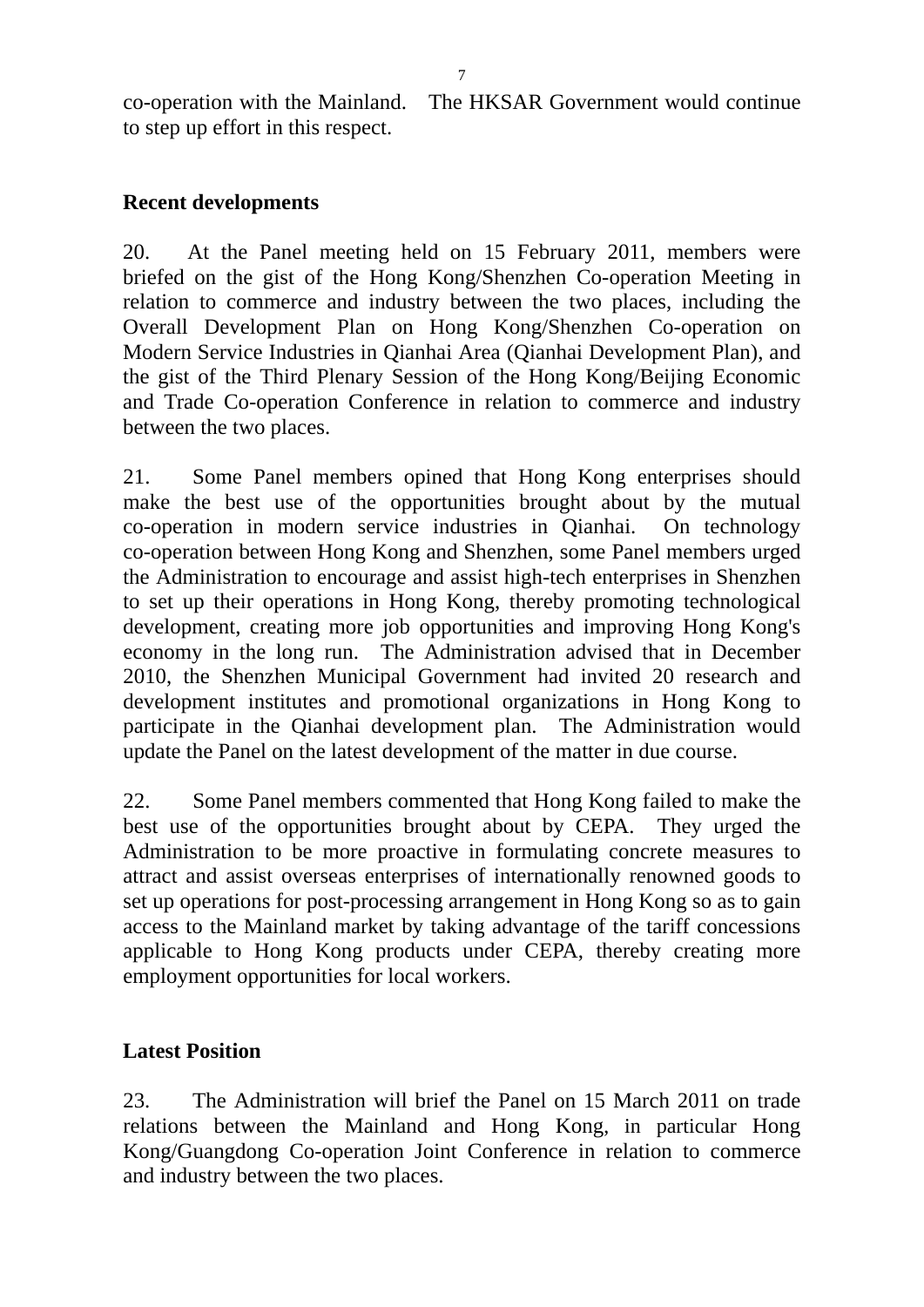# **Reference**

24. A list of relevant papers is at the **Appendix**.

Council Business Division 1 Legislative Council Secretariat 11 March 2011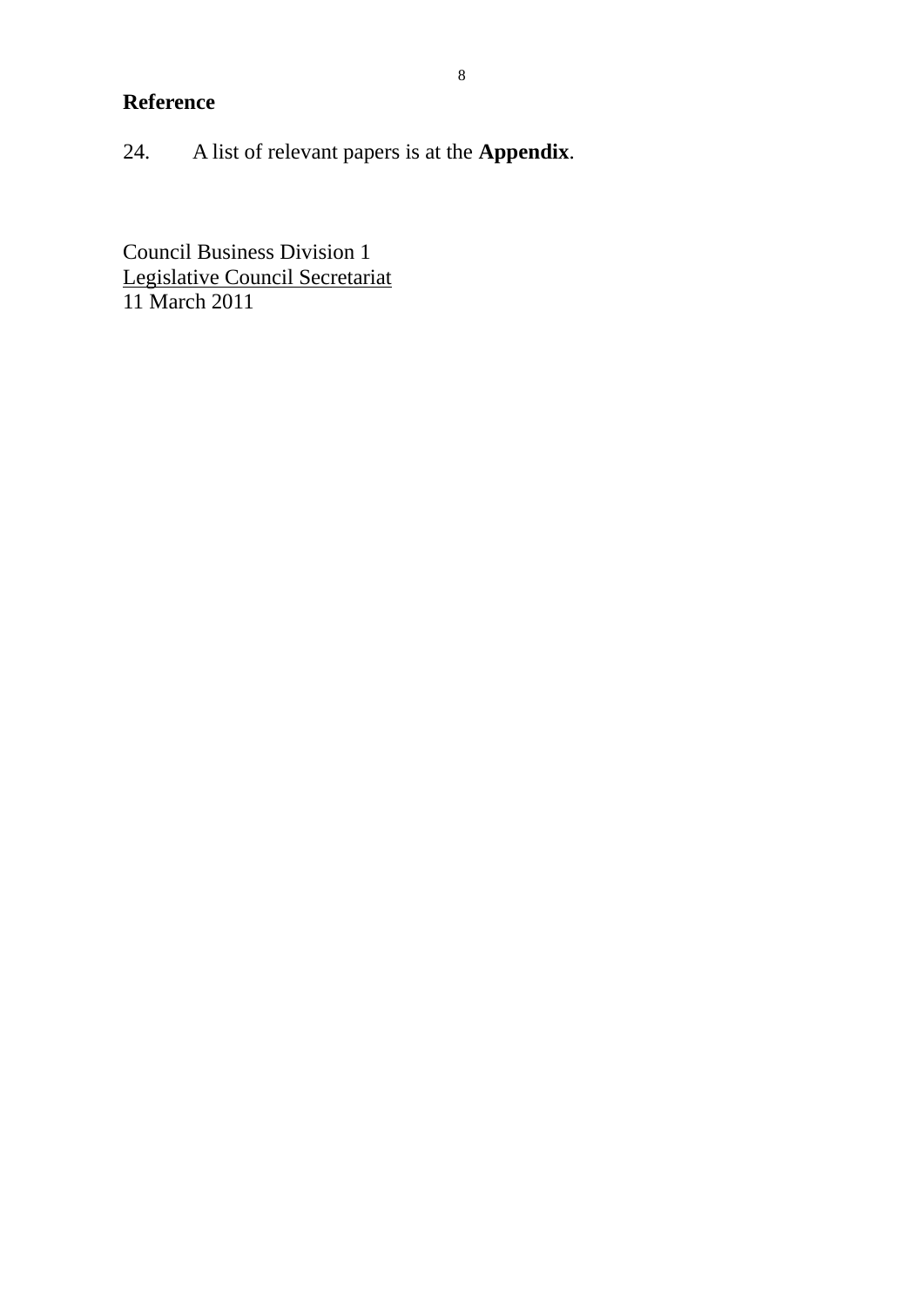# **Appendix**

# **List of relevant papers**

| <b>Committee</b>       | Paper                                                                                                                                                                       | LC Paper No. |
|------------------------|-----------------------------------------------------------------------------------------------------------------------------------------------------------------------------|--------------|
| Legislative<br>Council | Question No. 9 on "Assisting professionals to<br>development business in the Mainland"<br>(8 June 2005)                                                                     | Hansard      |
|                        | Question No. 6 on "Assisting Hong Kong<br>people in doing business in Mainland under<br>CEPA" (22 March 2006)                                                               | Hansard      |
|                        | "Actively implementing"<br>Motion<br>on<br>complementary policies for the Outline of the<br>Plan for the Reform and Development of the<br>Pearl River Delta" (4 March 2009) | Hansard      |
|                        | Motion on "Proactively implementing the<br>Framework<br>Agreement<br>Hong<br>on<br>Kong/Guangdong Co-operation (26<br>May<br>2010)                                          | Hansard      |
|                        | Question No. 3 on "Business opportunities in<br>the Mainland for local professionals and<br>service sectors" (26 November 2008)                                             | Hansard      |
|                        | Question No. 16 on "Statistics on Hong<br>Kong-owned factories in the Pearl River Delta<br>Region" (14 January 2009)                                                        | Hansard      |
|                        | Question No. 3 on "Enhancing co-operation"<br>between the service industries in the Pearl<br>River Delta Region and Hong<br>Kong"<br>$(18$ February 2009)                   | Hansard      |
|                        | Question No. 6 on "Assistance provided to<br>Hong Kong businessmen engaged in business<br>on the Mainland" (21 October 2009)                                                | Hansard      |
|                        | Question No. 4 on "Progress of the Mainland"<br>and Hong Kong Closer Economic Partnership<br>Arrangement" (18 November 2009)                                                | Hansard      |
|                        | Question No. 6 on "Assistance for Hong Kong"<br>courier companies operating on the Mainland"                                                                                | Hansard      |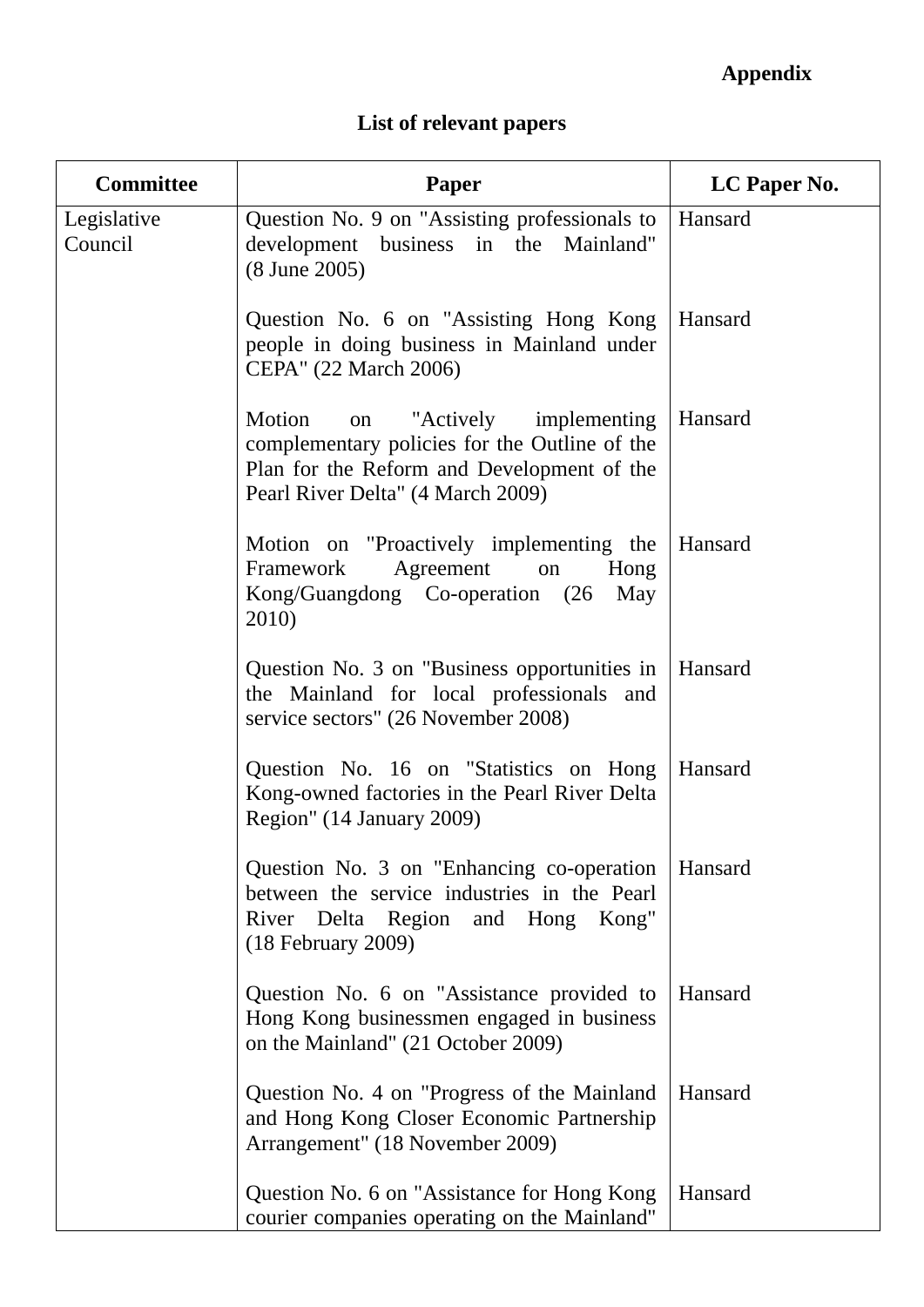| <b>Committee</b>            | Paper                                                                                                                                                                                                                              | LC Paper No.          |
|-----------------------------|------------------------------------------------------------------------------------------------------------------------------------------------------------------------------------------------------------------------------------|-----------------------|
|                             | $(24$ February $2010$ )                                                                                                                                                                                                            |                       |
|                             | Question No. 3 on "Hong Kong enterprises"<br>operating express delivery service within the<br>Mainland" (17 March 2010)                                                                                                            | Hansard               |
|                             | Question No. 6 on "The Overall Development<br>Plan on Hong Kong/Shenzhen Co-operation<br>on Modern Service Industries in Qianhai Area"<br>$(3$ November 2010)                                                                      | Hansard               |
| <b>House Committee</b>      | Administration's<br>"Hong<br>paper<br>Kong/Guangdong Economic Co-operation"                                                                                                                                                        | $CB(2)669/09-10(01)$  |
|                             | Verbatim Transcript of the special meeting<br>held on 7 January 2010                                                                                                                                                               | $CB(2)837/09-10$      |
|                             | Administration's<br>"Framework<br>paper<br>$\ddot{\cdot}$<br>Agreement<br>Hong<br>Kong/Guangdong<br>on<br>Co-operation"                                                                                                            | $CB(1)1559/09-10(01)$ |
|                             | Verbatim Transcript of the special meeting<br>held on 14 May 2010                                                                                                                                                                  | CB(2)1766/09-10       |
| Panel<br>on                 | Meeting on 18 November 2008                                                                                                                                                                                                        |                       |
| Commerce<br>and<br>Industry | Administration's paper: "Mainland and Hong<br>Closer<br>Economic<br>Kong<br>Partnership<br>Arrangement and deepening economic and<br>trade co-operation with Guangdong province"                                                   | $CB(1)201/08-09(04)$  |
|                             | Legislative<br>Council Brief on "Further<br>liberalization under Mainland and Hong Kong<br>Closer Economic Partnership Arrangement and<br>deepening economic and trade co-operation<br>with Guangdong province" dated 29 July 2008 | $CB(1)148/08-09$      |
|                             | Updated background brief on "The latest<br>development of the Mainland and Hong Kong<br>Closer Economic Partnership Arrangement"                                                                                                   | $CB(1)201/08-09(05)$  |
|                             | Minutes of the meeting held on 18 November<br>2008                                                                                                                                                                                 | CB(1)846/08-09        |
|                             |                                                                                                                                                                                                                                    |                       |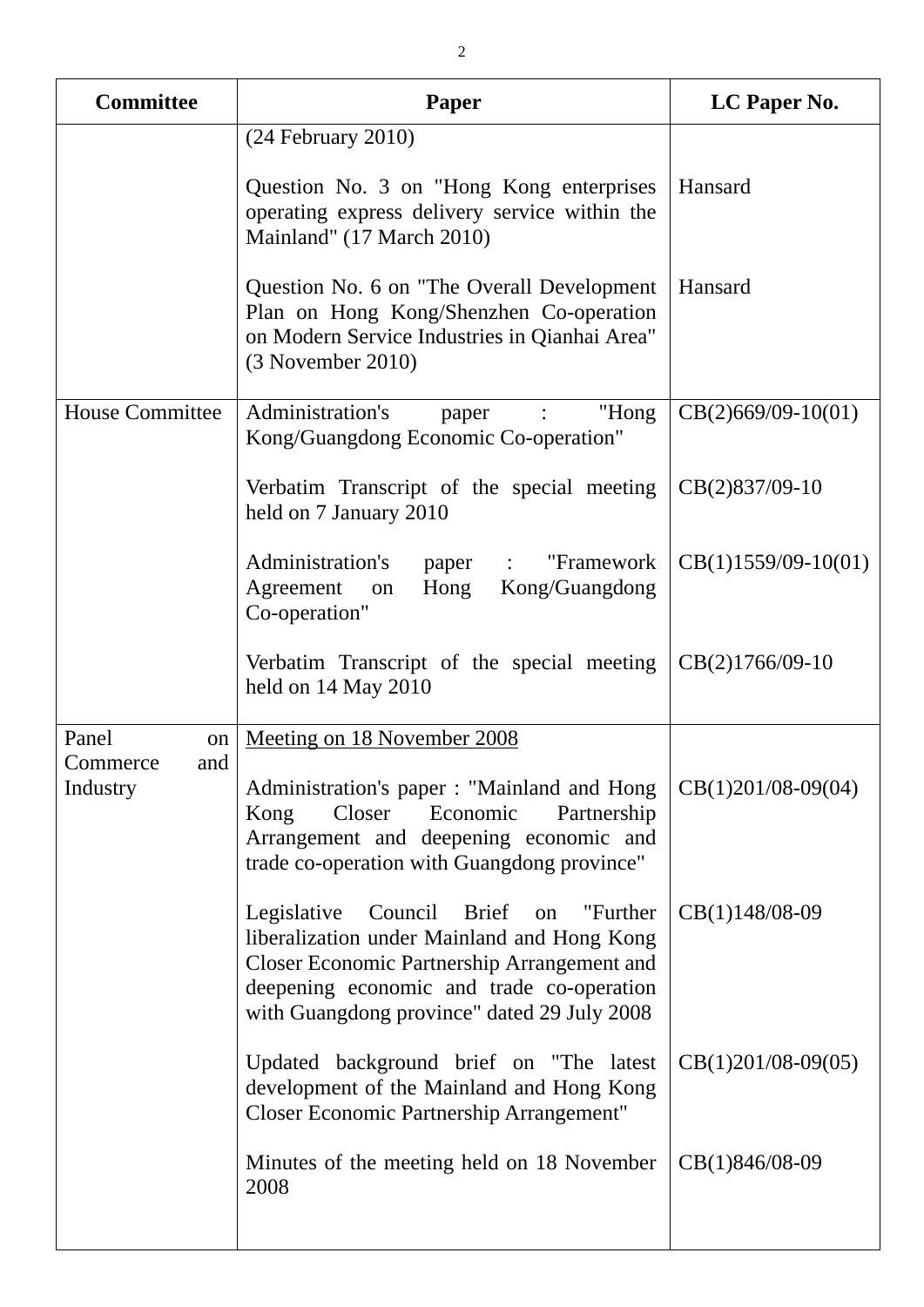| <b>Committee</b> | <b>Paper</b>                                                                                                                                                                                                                                                                                                                                      | LC Paper No.          |
|------------------|---------------------------------------------------------------------------------------------------------------------------------------------------------------------------------------------------------------------------------------------------------------------------------------------------------------------------------------------------|-----------------------|
|                  | Meeting on 19 May 2009<br>Administration's paper : "Trade relations<br>between the Mainland and Hong Kong"                                                                                                                                                                                                                                        | $CB(1)1551/08-09(03)$ |
|                  | Updated background brief on "Trade relations"<br>between the Mainland and Hong Kong"                                                                                                                                                                                                                                                              | $CB(1)1551/08-09(04)$ |
|                  | Minutes of the meeting held on 19 May 2009                                                                                                                                                                                                                                                                                                        | CB(1)2643/08-09       |
|                  | Meeting on 16 June 2009<br>Administration's paper : "Mainland-Hong<br>Kong technology co-operation"                                                                                                                                                                                                                                               | $CB(1)1866/08-09(03)$ |
|                  | Minutes of the meeting held on 16 June 2009                                                                                                                                                                                                                                                                                                       | CB(1)2770/08-09       |
|                  | <u>Meeting on 16 March 2010</u><br>Administration's paper : "Latest development<br>on Hong Kong/Guangdong co-operation"                                                                                                                                                                                                                           | $CB(1)347/09-10(01)$  |
|                  | Administration's paper : "The 14th Working<br>Meeting of the Hong Kong/Guangdong<br>Co-operation Joint Conference and the 3rd<br>Liaison and Co-ordinating Meeting of Hong<br>Kong, Guangdong and Macao in Jointly<br>Taking Forward the Implementation of the<br>Outline of the Plan for the Reform and<br>Development of the Pearl River Delta" | $CB(1)1222/09-10(01)$ |
|                  | Minutes of the meeting held on 16 March 2010                                                                                                                                                                                                                                                                                                      | $CB(1)1681/09-10$     |
|                  | Meeting on 18 May 2010<br>Administration's paper on development of<br>Science Park Phase 3 and proposed financing<br>arrangements                                                                                                                                                                                                                 | $CB(1)1357/09-10(03)$ |
|                  | Minutes of the meeting held on 18 May 2010                                                                                                                                                                                                                                                                                                        | $CB(1)2519/09-10$     |
|                  | Meeting on 27 May 2010<br>Administration's paper: "Mainland and Hong<br>Closer<br>Economic<br>Kong<br>Partnership<br>Arrangement"                                                                                                                                                                                                                 | $CB(1)2065/09-10(01)$ |
|                  | Meeting on 15 June 2010<br>Administration's paper on relations between<br>the Mainland and Hong Kong on industry and                                                                                                                                                                                                                              | $CB(1)1875/09-10(03)$ |